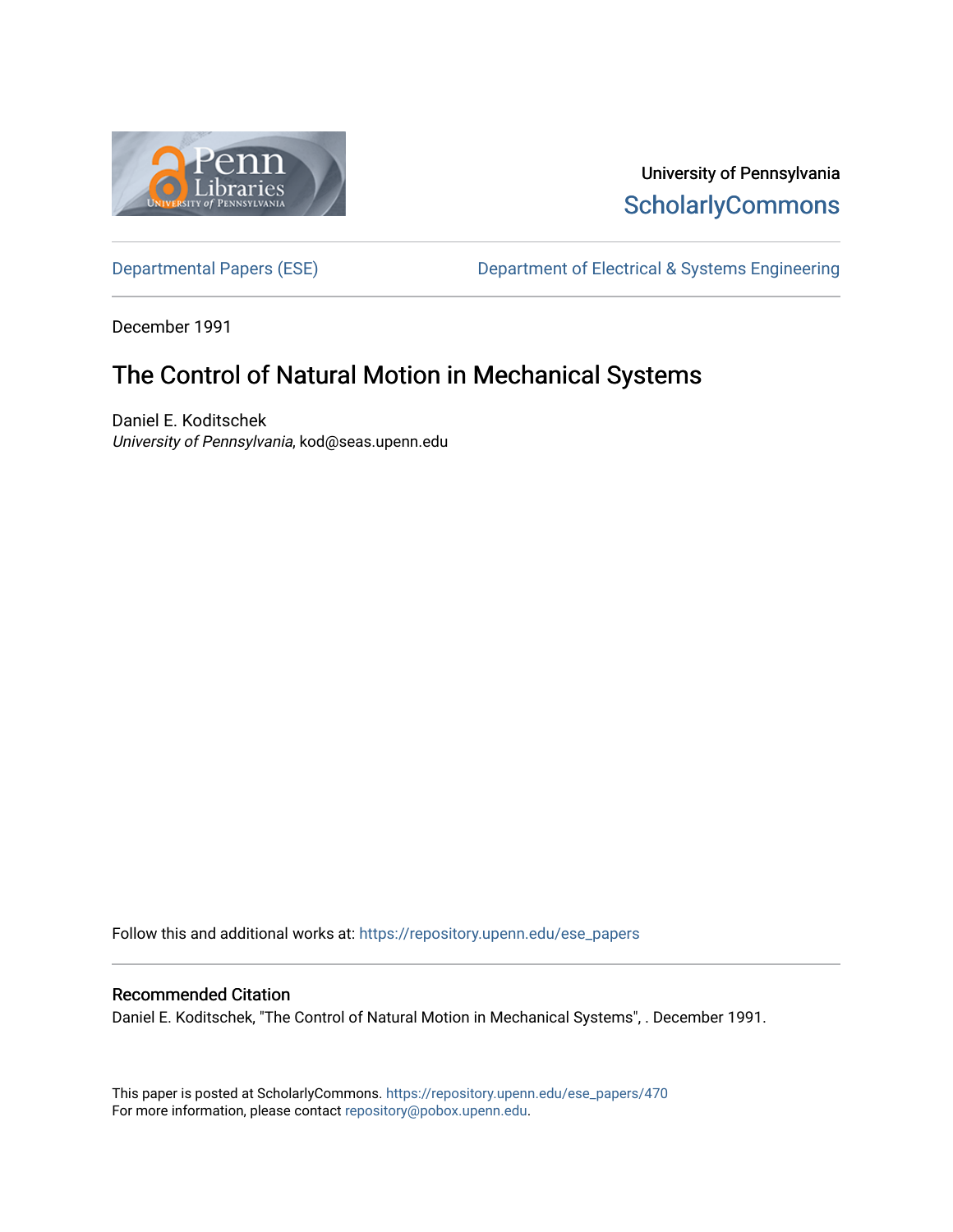## The Control of Natural Motion in Mechanical Systems

## **Abstract**

This paper concerns a simple extension of Lord Kelvin's observation that energy decays in a dissipative mechanical system. The global limit behavior ofsuch systems can be made essentially equivalent to that of much simpler gradient systems by the introduction of a "navigationfunction" in the role of an artificial field. This recourse to the mechanical system's natural motion helps transform the open-ended problem of autonomous machine design into the more structured problem of finding an appropriate "cost function" in the many situations that the goal may be encoded as a setpoint problem with configuration constraints.

This paper offers a unified exposition of some recent results [13, 12, 15] heretofore scattered throughout a more mathematically oriented literature that strengthen our original suggestion [8, 9] concerning the utility of controlling natural motion as a means of simultaneously encoding, planning and effecting tasks in mechanical systems. The chief theoretical insight, Theorem 2, is a global global version of Lord Kelvin's century old result on the dissipation of total energy. Establishing this extension yields a rather general design principlethe notion of a navigation function-that seems to have useful application in a variety of settings. Roughly speaking, it offers a checklist of criteria for achieving the strongest possible convergence properties allowed on a configuration space by a smooth and bounded force/torque control strategy. Some simple examples introduced here may aid the exposition of these ideas. A sequel [10] to this paper illustrates how the ideas may be applied in more realistic settings.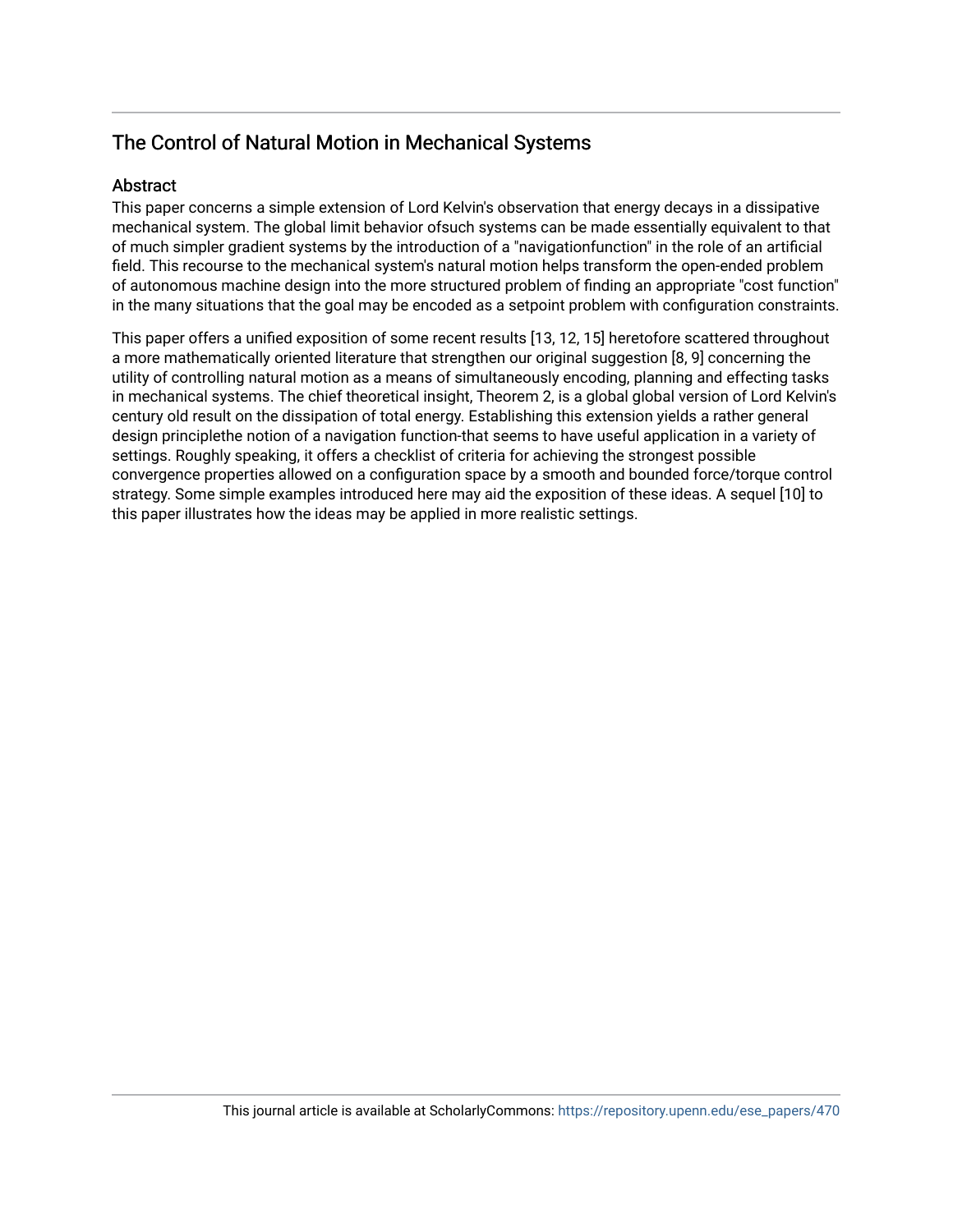

### D. E. Koditschek

Center for Systems Science, Department of Electrical Engineering, Yale University, New Haven, CT 06520-2157

# The Control of Natural Motion in Mechanical Systems<sup>1</sup>

This paper concerns a simple extension of Lord Kelvin's observation that energy decays in a dissipative mechanical system. The global limit behavior of such systems can be made essentially equivalent to that of much simpler gradient systems by the introduction of a "navigation function" in the role of an artificial field. This recourse to the mechanical system's natural motion helps transform the open-ended problem of autonomous machine design into the more structured problem of finding an appropriate "cost function" in the many situations that the goal may be encoded as a setpoint problem with configuration constraints.

#### 1 Introduction

This paper offers a unified exposition of some recent results [13, 12, 15] heretofore scattered throughout a more mathematically oriented literature that strengthen our original suggestion [8, 9] concerning the utility of controlling natural motion as a means of simultaneously encoding, planning and effecting tasks in mechanical systems. The chief theoretical insight, Theorem 2, is a global global version of Lord Kelvin's century old result on the dissipation of total energy. Establishing this extension yields a rather general design principlethe notion of a *navigation function*—that seems to have useful application in a variety of settings. Roughly speaking, it offers a checklist of criteria for achieving the strongest possible convergence properties allowed on a configuration space by a smooth and bounded force/torque control strategy. Some simple examples introduced here may aid the exposition of these ideas. A sequel [10] to this paper illustrates how the ideas may be applied in more realistic settings.

By "natural motion" is meant the unforced response of a closed loop dynamical system resulting from the introduction of a suitable feedback law to some dynamical "plant" with inputs and outputs. Roughly speaking, the appeal to natural motion attempts to place all of the "intelligence" required for proper functioning in the analog computer comprised of the plant's intrinsic dynamics. In the case of a mechanical system-a plant such as a robot or a satellite governed primarily by the interchange of power between various sources of potential and kinetic energy—the intrinsic analog computer is a set of double integrators (one for each degree of freedom) that manifest Newton's Second Law. This motivating principle owes much to fundamental work of Hogan [6], and the idea of a navigation function in particular represents a refinement of Khatib's original work in artificial potential fields [7]. The utility of total energy as a basis for controller design in mechanical systems has been championed for some time by Arimoto [16].

The class of tasks amenable to the methods introduced in this paper includes merely setpoint problems—albeit reasonably complicated ones as the sequel [10] will hopefully demonstrate. Thus, in its appearance here, this design philosophy merely represents an extension to nonlinear mechanical systems of the class of "PD controllers." In a parallel program of research [4, 3] we have begun to show how certain tasks requiring periodic steady-state behavior may be amenable to similar treatment. Of course, the design principle can no longer be as simple as a navigation function in such cases. It remains to be seen how general a class of tasks the natural control point of view can address.

The use of total energy for control applications has been rediscovered many times in the engineering community-for example, consult the historical sketch in [11]. In contrast, the extent to which global conclusions about the phase portrait of a mechanical system may be drawn from analysis of the total energy function appears not to have been addressed in the previous literature. Although nonlinear dynamical systems give rise to extremely complicated behavior in general, most engineers understand intuitively that a "dissipative" system is in some sense very simple. Thus, the formal confirmation in the present case, Theorem 2, should not seem very surprising. Hopefully, the design principles embodied in the notion of a navigation function which emerge from this theorem will justify the effort involved in its presentation.

#### 2 Dissipative Mechanical Systems

This section introduces the setting for these ideas. A more elaborate exposition is given in [12], and all of this work is strongly influenced by the excellent text of Abraham and Marsden [1].

2.1  $\Sigma$ , The Mechanical Control System. Given a configuration space,  $Q_{n}$ , the *phase space*,  $Q$ —the union of the vector space of all infinitesimal motions permissible at each configuration-models all possible velocities a mechanical system may experience. The wrench space, U-the union of the dual vector space to the infinitesimal motions permissible at each

<sup>&</sup>lt;sup>1</sup>This work was supported in part by the National Science Foundation under grant no. DMC-8505160.

Contributed by the Dynamic Systems and Control Division for publication in the JOURNAL OF DYNAMIC SYSTEMS, MEASUREMENT, AND CONTROL. Manuscript received by the Dynamic Systems and Control Division May 11, 1987; revised manuscript received March 11, 1991. Associate Editor: M. Tomizuka.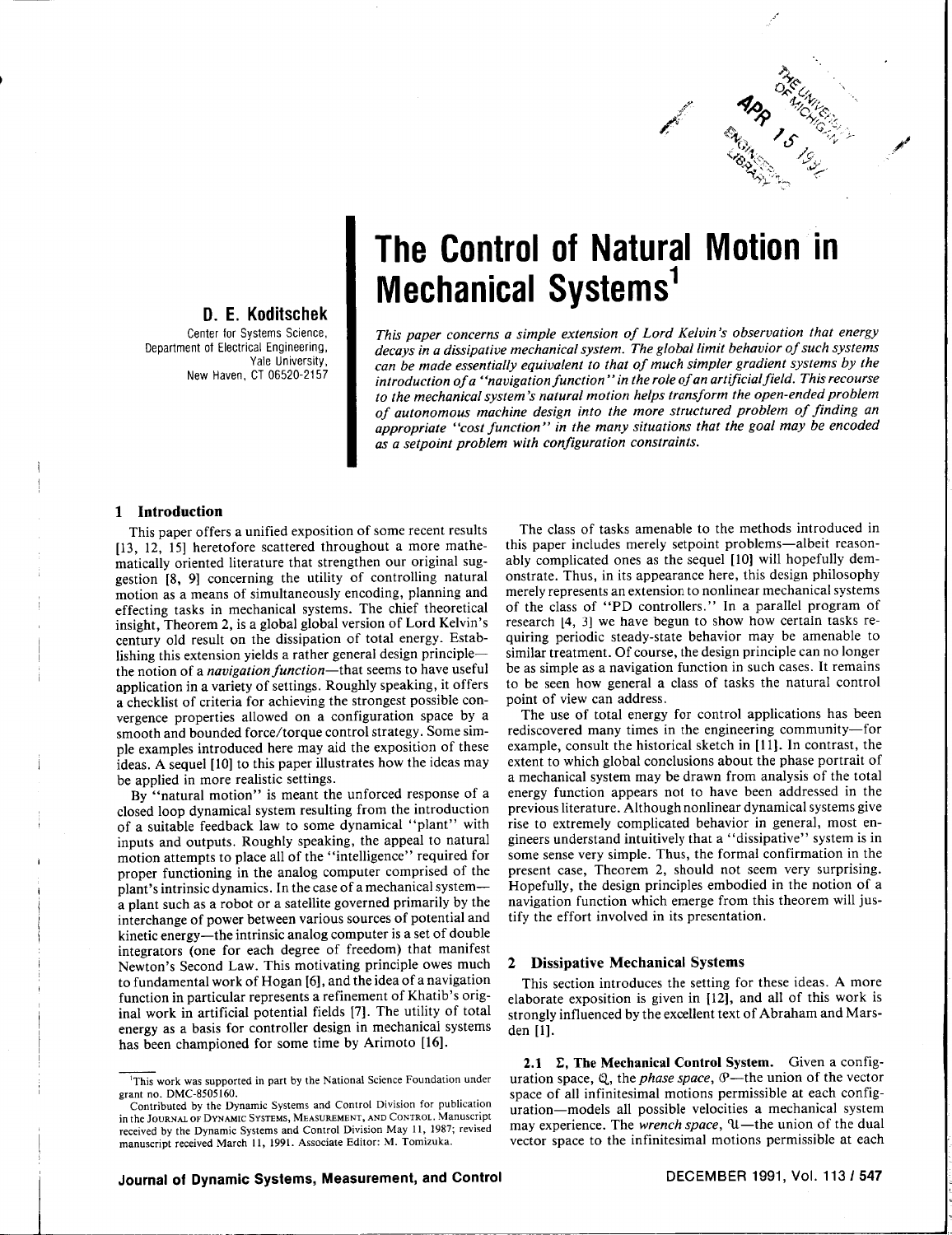configuration-models all possible forces to which a mechanical system may be subjected.

We will narrow the scope of the presentation to consider a mechanical control system, as determined by the ordered pair, consisting of an *n*-dimensional configuration space and a generalized inertia tensor,  $M$ 

$$
\Sigma \triangleq (\mathbb{Q}, M), \tag{1}
$$

that gives rise to the second order vector field  $f_{\Sigma}$ :  $\mathcal{P} \times \mathcal{U} - \mathbb{R}^{2n}$ derived from Lagrange's equations [12, 1]

$$
\left(\frac{d}{dt}\,D_{\dot{q}}-D_{q}\right)\,\dot{q}^{T}M(q)\dot{q}=u.
$$

Example 2.1.1. One Degree of Freedom Prismatic Robot. The configuration space is some closed real interval, say  $\mathbb{Q}_P \triangleq [-\epsilon, 1]$ . Its boundary consists of the endpoints,  $\partial \mathbb{Q}_P =$  $(-\epsilon, 1)$ . The phase space arising from  $\mathbb{Q}_P$  is the closed vertical strip in  $\mathbb{R}^2$ ,  $\mathcal{O}_P = [-\epsilon, 1] \times \mathbb{R}$ . Its boundary is formed by the two vertical lines through the endpoints of the configuration space

$$
\partial \mathcal{P}_P = (-\epsilon \times \mathbb{R}) \cup (1 \times \mathbb{R}).
$$

An ideal actuator applies arbitrary and instantaneous forces,  $u$ . Supposing that the robot has mass  $M$ , the mechanical control system,

$$
\begin{bmatrix} \dot{x} \\ \dot{y} \end{bmatrix} = f_{\Sigma p}((x, y), u) = \begin{bmatrix} y \\ M^{-1}u \end{bmatrix},
$$
 (2)

is a double integrator.

Example 2.1.2. One Degree of Freedom Revolute Robot. If there are joint limits then this is the same situation as in Example 2.1.1. Otherwise, the configuration space consists of the planar rotations,

$$
Q_R = SO(2) \triangleq \{ R \in \mathbb{R}^{2 \times 2}: R^T R = I \text{ and } |R| = 1 \},
$$

that can be put into smooth one-to-one correspondence with the circle,  $S^1$ , via  $R(\theta) = \exp{\{\theta J\}}$  where *J* is the unit skew symmetric matrix of  $\mathbb{R}^{2 \times 2}$ . There is evidently no boundary,  $\partial \mathcal{Q}_R = \emptyset$ , and the phase space is the cylinder,  $\mathcal{P}_R = \mathcal{S}^1 \times \mathbb{R}$ . An ideal actuator applies arbitrary and instantaneous torques,  $u$ . Supposing that the robot has moment of inertia  $M$ , the Lagrangian dynamics

$$
\begin{bmatrix} \dot{R} \\ \dot{\omega} \end{bmatrix} = f_{\Sigma_R}((R,\omega),u) \stackrel{\Delta}{=} \begin{bmatrix} \omega J R \\ M^{-1}u \end{bmatrix},
$$
 (3)

give rise to the same double integrator,  $f_{\Sigma_R}$  as in (2), with the exception that the setting is a cylinder rather than a rectangle.

Thus, we limit our consideration of mechanical systems to fully actuated holonomically constrained physical mechanisms governed by Lagrangian dynamics. The absence of external disturbance forces such as the gravitational potential presumes the availability of a model permitting their exact cancellation via the actuators. This, of course, excludes a great variety of important situations.<sup>2</sup> The assumption of an ideal wrench source-full actuation-excludes vehicles with controlled surface angles, or indeed, any nonholonomically constrained mechanism. It completely ignores the likely circumstance of unactuated dynamics arising from transmissions or imperfect actuators. Similarly, the restriction to tensorial inertia precludes consideration of many mechanisms that interact physically with their environments such as underwater vehicles whose effective inertia is governed by the surrounding fluid and may vary with velocity. Assessing the extent to which these ideas may apply to such situations falls beyond the scope of this paper.

2.2 F, The Gradient "Planning" System. Consider the class of twice differentiable real valued functions  $\varphi \in C^2[{\mathbb Q}, {\mathbb R}]$ on the configuration space,  $Q$ , of the mechanical system,  $\Sigma$ . The associated wrench or *covector field*,  $D\varphi$ , is related to the gradient vector field, grado, via the inertia,

$$
\text{grad}\varphi \Delta M^{-1}D\varphi.
$$

Thus, a gradient system (which in this paper will always mean the dynamics of the negative gradient vector field) is determined by the triple consisting of a configuration space, an inertia tensor, and a scalar valued function,

$$
\Gamma \stackrel{\Delta}{=} (\mathbb{Q}, M, \varphi). \tag{4}
$$

One calls  $\varphi$  a *Morse function* if its hessian (matrix of second derivatives) is non-singular at every critical point [5]. A vector field is *transverse* to a surface if it is never tangent [5]: in this paper "transverse" will specifically mean "pointing away from the interior on the boundary surface." Morse functions with transverse gradients give rise to systems,  $\Gamma$ , whose trajectories have very simple behavior which may be summarized as follows [12, Proposition 2.1]: (i) trajetories originating in  $Q$  remain there for all future time; (ii) every trajectory approaches an extremum of  $\varphi$  in steady state; (*iii*) there is a dense open set  $\tilde{Q} \subset Q$  from which all trajectories tend asymptotically toward the local minima of  $\varphi$ .

So easily characterized a positive limit set is most unusual in the dynamical systems literature and we will take the attributes of  $\Gamma$  described above as a model for desired asymptotic behavior of some the closed loop mechanical system. Note that application of the wrench,  $D\varphi$ , as an input to the mechanical system, results in a "lift" of the gradient vector field over the phase space. The gradient system,  $\Gamma$ , thus achieves the character of a "planning" system whose limit behavior we wish to carry over automatically to the eventual physical dynamics through the controller.

**Example 2.2.1.**  $\Gamma_H$ , A Hook's Law Gradient System. Consider the end-point task of moving from anywhere in the configuration space of Example 2.1.1 to a desired position,  $q_d = 0$ . Any Hook's Law spring potential,  $\varphi_H \triangleq 1/2$  $K_1q^2$ , (where  $K_1>0$ ) will result in a valid gradient system. In particular, adopting the inertia of Example 2.1.1, the gradient system,  $\Gamma_H = (Q_P, M, \varphi_H)$  associated with this setup is

$$
\dot{q} = -\text{grad}\varphi_H = -M^{-1}K_1q.
$$

Clearly, grad $\varphi_H$  is transverse since grad $\varphi_H(1) > 0$  and  $\text{grad}\varphi_H(-\epsilon)$  < 0. Moreover,  $\varphi_H$  always has a positive definite hessian,  $D^2\varphi_H = K_1 > 0$ . Thus, we are guaranteed that all solutions of  $\Gamma_H$  tend to some extremum of  $\varphi_H$  (a minimum) on  $\mathbb{Q}_P$ , hence, every solution of  $\Gamma_H$  tends to  $q_d$  as desired.

Example 2.2.2. An Induced Gradient System.<sup>3</sup> Suppose in Example 2.1.2 that a gripper frame origin,  $g(\theta) = R(\theta) \begin{bmatrix} 1 \\ 0 \end{bmatrix}$ , has been established, and that it is desired to move the gripper to coincide with the workspace goal location,  $w_d = \begin{bmatrix} 1 \\ 0 \end{bmatrix} = R(0)$  $\begin{bmatrix} 1 \\ 0 \end{bmatrix}$ . A two degree of freedom Hook's Law potential,  $\varphi_H$  =  $\int_1^{\infty} [w - w_d]^T [w - w_d]$ , may be composed with the "kinematic map," g, to obtain an induced potential,

$$
\mathfrak{D}_T \stackrel{\Delta}{=} \varphi_H(g(\theta))
$$

$$
= \frac{1}{2} [1, 0] [R(\theta) - R(0)]^T [R(\theta) - R(0)] [1]_0
$$

<sup>&</sup>lt;sup>2</sup>The author is indebted to one of the reviewers for helping clarify the physical limitations imposed by this setup.

<sup>&</sup>lt;sup>3</sup>This somewhat ungainly derivation of  $\varphi_T$  is undertaken as a means of motivating both the satellite tracking section and the induced kinematics section of the sequel paper [10].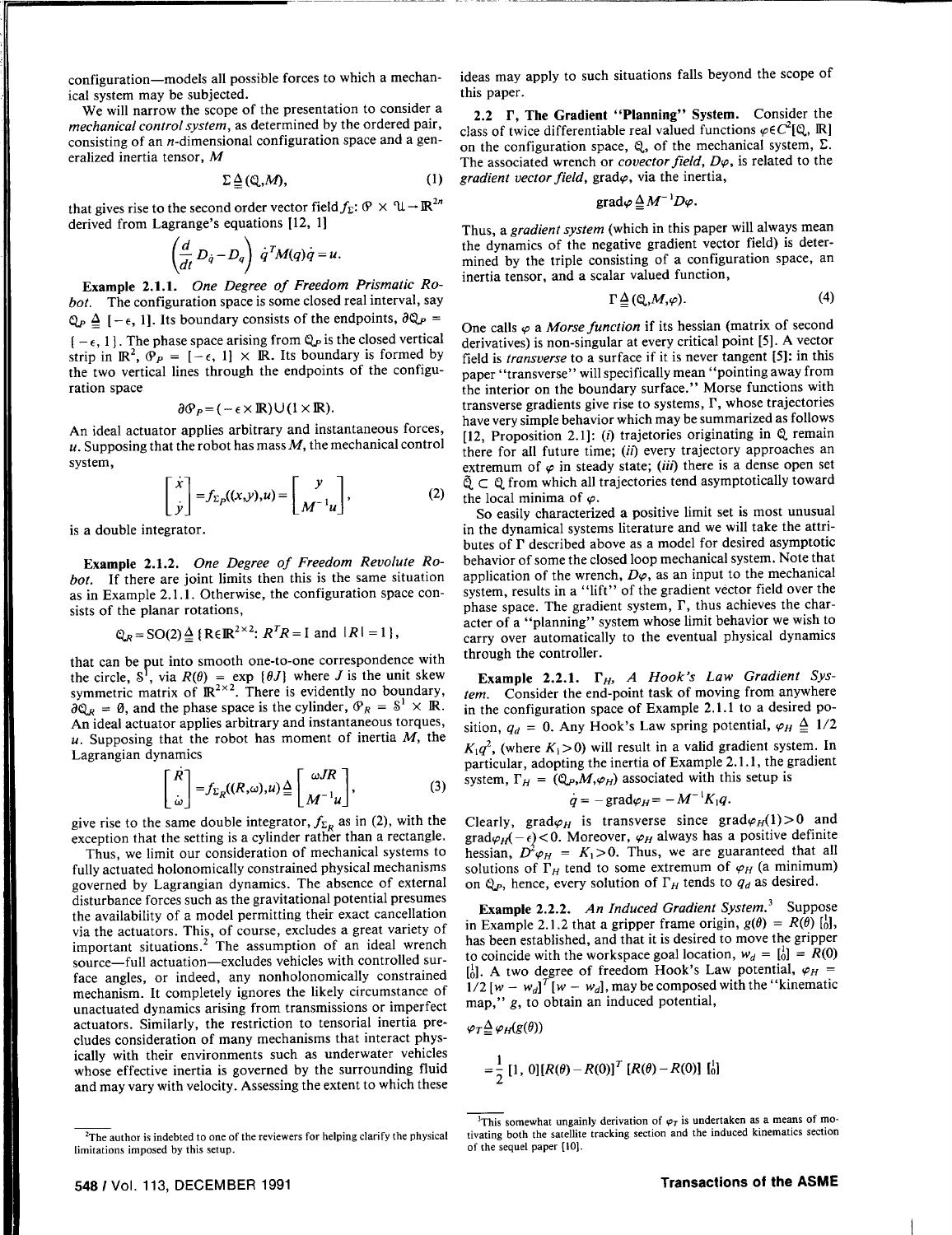$$
= \frac{1}{2} tr \left\{ (2I - R(\theta)^T R(0) - R(0)^T R(\theta)) [1, 0] \begin{bmatrix} 1 \\ 0 \end{bmatrix} \right\}
$$

$$
= 1 - tr \{ R(\theta)^{t} [1, 0] \left[ \begin{smallmatrix} 1 \\ 0 \end{smallmatrix} \right] = 1 - \cos \theta.
$$

The reader may readily verify that  $\varphi_T$  varies smoothly between 0 (attained when  $R = R(0)$ ) and 2 (attained when R is 180 deg away from  $R(0)$ , taking intermediate values at all other points. Adopting the inertia of Example 2.1.2, the gradient system,  $\Gamma_T = (Q_R, M, \varphi_T)$  associated with this setup is

$$
\theta = -\text{grad}\varphi_T = -M^{-1}\sin\theta
$$

The critical points of  $\varphi_T$  occur at  $\theta = n\pi$ ,  $n = ..., -1, 0, 1,$ ... Its hessian is unity at  $\theta = 2n\pi$  and  $-1$  at  $\theta = (2n + 1)\pi$ . All trajectories of  $\Gamma_T$  tend to the minima of  $\varphi_T$  corresponding to the rotation  $R(0)$  except the (unstable) equilibrium solutions at its maxima corresponding to the rotation 180° degrees away from  $R(0)$ .

2.3  $\Delta$ , The Dissipative Mechanical System. The chief object of study in this paper, the dissipative mechanical system,  $\Delta$ , arises from superimposing a dissipative term,  $d(p)$ , with the property  $p_2^T d(p_1, p_2) < 0$ , upon the wrench associated with  $\varphi$ .

$$
u \stackrel{\Delta}{=} d(q,q) + [D\varphi]'(q), \tag{5}
$$

A dissipative mechanical system,

$$
\Delta \stackrel{\Delta}{=} (\mathbb{Q}, M, \varphi, d), \tag{6}
$$

is defined by the vector field,

$$
f_{\Delta}(p) \underline{\Delta} f_{\Sigma}(p, d + D\varphi). \tag{7}
$$

Example 2.3.1  $\Sigma_{HR}$ , A Hook-Rayleigh Dissipative System. Consider a Rayleigh damping law,  $d_R(q, \dot{q}) \triangleq -K_2 \dot{q}$ , where  $K_2 > 0$ . Applying this to  $\Gamma_H$  of Example 2.2.1 yields a "Hook-Rayleigh" dissipative mechanical system,  $\Delta_{HR}$  =  $(Q_P, M, \varphi_H, d_R)$ , given by

$$
\dot{p} = f_{\Delta_{HR}}(p) = \begin{bmatrix} 0 & 1 \\ -K_1 & -K_2 \end{bmatrix} p.
$$

Interpreting the total mechanical energy as a Lyapunov function yields:

Theorem 1 (Lord Kelvin (1886) [17, §345]). If  $q_0$  is a local minimum of  $\varphi$  in  $\mathbb{Q}$ , then  $(q_0, 0)$  is a stable equilibrium state of the dissipative mechanical system,  $\Delta$  (6), in  $\Im$ .

#### 3 Controlling the Global Steady State Properties of **Dissipative Mechanical Systems**

Theorem 1 reveals certain analogies between the local state behavior of  $\Delta$  in  $\Theta$  and that of  $\Gamma$  in  $\mathbb Q$ . We must now address the extent to which this correspondence may be made global.

3.1 Problems With the Global Extension. There are two technical obstacles to extending Lord Kelvin's observation. As it turns out, neither of these will have serious practical implications, but both must be addressed in order to refine the criteria to be placed upon  $\varphi$ .

3.1.1 Finite Escape. Although Theorem 1 precludes unbounded trajectories, finite escape might still occur across the boundary of the phase space. Appealing to intuition, consider a mass rolling around on a terrain under the influence of the earth's gravitational potential and viscous friction due to air drag. Tranversality simply implies that the terrain slopes away from any forbidden region (the boundary of configuration space). Yet a mass traveling with sufficient kinetic energy could roll uphill and crash through the boundary.

**Example 2.1.1.** (continued). Although grad  $\varphi_H$ , from Ex-

ample 2.2.1, is directed toward the interior of  $\mathbb{Q}_P$ , on the boundary, its "lift" in  $f_{\Delta_{HR}}$  of Example 2.3.1 is directed *away* from the interior of  $\mathcal{P}_P$  on the upper half of the line through the point [1, 0] and the lower half of the line through  $[-\epsilon, 0]$ . Consequently, it may be observed that the trajectory of  $f_{\Delta_{HR}}$ through every initial condition in a neighborhood of these open half line segments must escape from  $\mathcal{P}_P$  in finite time.

It is intuitively clear and may be readily proven in complete generality [12, Lemma 3.1] that solutions of any dissipative mechanical system originating on a boundary point of the configuration space (i.e., actually touching an obstacle) will have finite escape (i.e., crash into the obstacle) if their nonzero initial velocity vector points in the wrong direction. However, the situation is much worse in general.

**Example 2.1.1.** (continued). If  $\delta \triangleq \sqrt{K_2^2 - 4K_1} < 0$ , then the system is underdamped. Now all solutions of  $\Delta_{HR}$  originating at zero velocity from any configuration in the subinterval of  $Q_P$ ,

$$
\epsilon \exp \{K_2/\delta \pi\} \leq q \leq 1,
$$

will escape from  $\mathcal{P}_P$  in finite time—they will crash into the left hand boundary at the configuration  $q = -\epsilon$ .

Thus, while initial conditions of the gradient system,  $\Gamma_H$ , remain within  $\mathbb{Q}_P$  for all time and eventually reach  $q_d$ , solutions of  $\Delta_{HR}$  originating well within the interior of the configuration space may nevertheless crash into a configuration space obstacle even if they start with zero initial velocity!

Transversality was sufficient to avoid finite escape in the planning system,  $\Gamma$ , but, quite apparently, more is required to achieve the same property in  $\Delta$ .

3.1.2 Spurious Equilibria. Theorem 1, like any local result, applies to some neighborhood of  $(q_0,0)$  which we may take to be a ball. In fact, a rather general result in dynamical systems theory dictates that the global domain of attraction (that is, the set of initial conditions whose trajectories asymptotically approach the stable equilibrium state) be topologically equivalent to a ball [2]. But since our configuration spaces will almost never be topologically equivalent to a ball (Example 2.1.1 represents the rare positive case), this implies that global asymptotic stability is impossible in general.

**Example 2.1.2.** (continued). It is immediately clear that no gradient system on SO(2), can have a globally asymptotically stable equilibrium state. For every continuous function on a compact set attains both a minimum and a maximum on that set. Thus,  $\Gamma_T$ , with one stable and one unstable equilibrium state (considered as rotation matrices rather than angles) possesses the strongest possible convergence properties that any smooth dynamical system on  $SO(2)$  may have. In fact, this is good enough from any practical point of view since the maximum is the only initial condition whose trajectory fails to converge as desired, and the probability of starting exactly on that configuration is zero.

The properties of gradient systems reviewed in Section 2.2 imply that the absence of global asymptotic stability presents no real problem in general since the initial conditions whose trajectories do not converge to a minimum form a closed and nowhere dense set in Q. In practice, this means that we will never encounter a trajectory of  $\Gamma$  that does not converge to a minimum. Under what conditions might the same be said of  $\Delta$ ?

#### 3.2 Resolving the Problems.

3.2.1 Admissible Functions Preclude Finite Escape. Let b denote the lowest value  $\varphi$  attains on the configuration space boundary (if there is no boundary, then take  $b = +\infty$ ). It is

Journal of Dynamic Systems, Measurement, and Control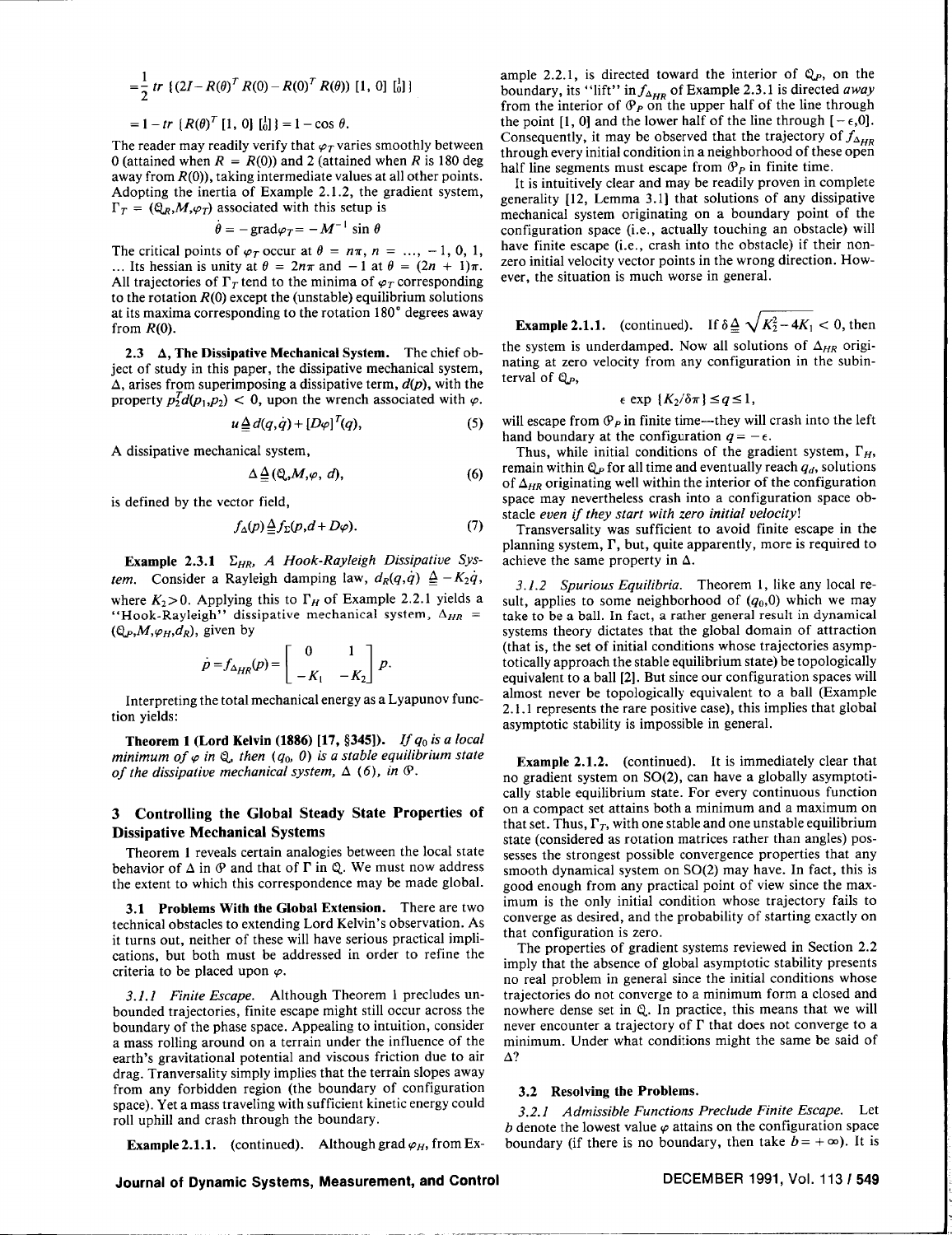intutitively clear and can be readily demonstrated [12, Proposition 3.2] that the "lowest boundary total energy set,"

$$
\mathcal{E}_b \stackrel{\Delta}{=} \{q, \dot{q}\} \in \mathcal{P}: \frac{1}{2} \dot{q}^T M \dot{q} + \varphi(q) \leq b\},\
$$

is positive invariant under  $\Delta$ —that is trajectories originating in  $\mathcal{E}_h$  never leave it. The contrary would incur a net increase in total energy.  $\mathcal{E}_b$  is in some sense the largest subset of  $\varPhi$  that can be bounded entirely by a total energy surface and thus be invariant. Taking any larger value,  $b' > b$ , gives rise to a set,  $\mathcal{E}_{b}$ , whose boundary includes some of  $\partial \mathcal{P}$  from which finite escape is unavoidable as seen in Section 3.1.1. Unfortunately,  $\mathcal{E}_b$ , in general, is too small, since it will not include many perfectly valid configurations.

Example 2.3.1. (continued). The total energy function for  $\Delta_{HR}$  is

$$
q = \frac{1}{2} K_1 p_1^2 + \frac{1}{2} p_2^2.
$$

The bounded energy set for energy level  $\eta = 1$  is a truncated ellipse just touching (1, 0) and tangent to the vertical line  $1 \times$ IR comprising the right hand boundary of  $\mathcal{P}_P$ . This ellipse is truncated on the left hand side of the plane by the  $a$  line segment contained in the left-hand boundary,  $-\epsilon \times \mathbb{R}$ . Thus  $\mathcal{E}_1$  is bounded only partially by a total energy surface. Trajectories originating in this set, cannot escape through the ellipsoidal portion of the boundary but, as we have seen, certainly can escape through the left hand truncating line. On the other hand,  $\varphi_H$  takes its lowest value, b, on  $\partial \mathbb{Q}_P$ , at  $-\epsilon$ , that is  $b = 1/2$  $\epsilon^2 K_1 = \varphi_H(-\epsilon)$ . Thus,  $\epsilon_b$ , the largest subset of  $\mathcal{P}_P$  completely enclosed by a total energy surface, is positive invariant. But no configurations beyond  $q = +\epsilon$  are included in this "safe" set.

We can surely design potential functions  $\varphi$  that explode to an infinite height on the boundaries of the configuration space and thus leave  $\varphi$  invariant.<sup>4</sup> The obvious objection is that grad  $\varphi$  must also explode in magnitude as one approaches the boundaries of Q and our feedback control law, (5) could never be achieved by a physically realizable actuator with hard torque bounds. The requirement that  $\varphi$  be bounded and smooth seems a very important practical constraint. Smoothness (continuity of at least the second derivatives) affords a reliance on standard analytical tools from the theoretical point of view, and avoids "chattering" and other unrealistic demands on actuators from the practical point of view. For example, smooth functions on a compact set (in this case,  $\mathcal{E}_b$ ) are bounded—thus the input function in (5) is guaranteed to be bounded.

The notion of admissibility reconciles the smoothness constraints with the imperative of incorporating all legal configurations within the "safe" set. Requiring  $\varphi$  to take the same "lowest" value, b, on all boundary points includes all of  $\partial Q$ .  $\times$  0—that is, all boundary configurations at zero velocity in  $\mathcal{E}_b$ . Requiring  $\varphi$  to take strictly lower values than b in the interior of Q includes each level surface of  $\varphi$  together with sufficiently small velocities in  $\mathcal{E}_b$  as well. We will follow Hirsch [5], and say that a smooth Morse function on  $Q_i$  is *admissible* if it achieves its maximal value uniformly on  $\partial Q$  and nowhere else.

**Example 3.2.1.** An Admissible Potential. The boundary of  $\mathbb{Q}_P$  in Example 2.1.1 may be represented as the zero level set of two appropriately chosen scalar valued functions, say

$$
\beta_L(q) \stackrel{\Delta}{=} |q + \epsilon|^2; \quad \beta_R(q) \stackrel{\Delta}{=} |q - 1|^2
$$

Retaining the Hook's law potential from Example 2.2.1 that properly encodes the desired destination, consider the new cost function,

$$
b_A = \frac{\varphi_H}{\varphi_H + \beta_L \beta_R}
$$

It attains its lowest value (zero) on the good configuration,  $q_d$ , and its highest value (one) on the bad configurations,  $\partial \mathbb{Q}$ .

3.2.2 Morse Functions Assure Convergence. Section 3.1.1 demonstrated that the conditions on  $\varphi$  which preclude finite escape behavior in  $\Gamma$  are not sufficient to do so in  $\Delta$ . In contrast, once finite escape behavior has been ruled out, the condition which guarantees convergence in  $\Gamma$  is readily seen work equal effectively in  $\Delta$ . The equilibrium states of  $\Delta$  are exactly the critical points of  $\varphi$  at zero velocity, and they constitute the entire positive limit set of  $\mathcal{E}_b$  under  $f_{\Delta}$  [12, Proposition 3.3]. Moreover, their local stability properties are inherited directly from those of  $\Gamma$ —a minimum of  $\varphi$  corresponds to an asymptotically stable equilibrium state of  $f_{\Delta}$ ; maxima and saddles correspond to unstable equilibrium states [12, Lemmas 3.4, 3.5]. Finally, if  $\varphi$  is a Morse function, then  $f_{\Delta}$  has analogous nondegeneracy properties admitting the conclusion all initial conditions, apart from a closed and nowhere dense subset of  $\varepsilon_b$  have trajectories that approach an equilibrium state corresponding to a minimum [12, Proposition 3.6]. Thus questions of global convergence of  $\Delta$  on  $\mathcal{E}^{b_1}$  are reduced to questions of global convergence of  $\Gamma$  on  $\mathbb{Q}$ .

#### 4 Conclusion: Navigation Functions Effect a Global **Plan and Its Control**

Say that  $\varphi$ , a twice differentiable function of Q taking values in the unit interval is a *navigation function* if it:  $(i)$  is a Morse function; (ii) is admissible, taking the value zero at some distinguished interior point,  $q_0 \in \mathbb{Q}$ , and the value unity on the boundary,  $\partial Q$  (or at some finite number of interior maxima if there is no boundary); (iii) has a unique minimum at  $q_0$ . The following summary of the reasoning above shows that  $\Delta$  has global steady state behavior on  $\mathcal{E}_1$  analogous to the global steady state behavior of  $\Gamma$  on Q. Namely, at every configuration there may be found sufficiently small velocities from which initial conditions the trajectory of  $f_{\Delta}$  will never intersect an obstacle and will tend asymptotically toward the distinguished point,  $(q_0,0)$ .

**Theorem 2** ([12]). Let  $\Delta$  be a dissipative mechanical system (6), and suppose that  $\varphi$  is a navigation function on Q. Then (i) almost every initial condition whose total energy is less than unity has a trajectory which asymtotically approaches the minimum of  $\varphi$  (at zero velocity) and (ii) for all valid configurations there can be found a velocity such that the resulting point in  $\Theta$  has total energy less than unity.

4.1 Theoretical Remarks. Will there be situations where in fact no navigation function can be devised? In a recent paper [13] we have been able to answer this question quite unequivocally: we show that smooth navigation functions exist on any smooth manifold for any desired interior point,  $q_d$ . Thus, the examples Example 4.1.1 and Example 4.1.2 are not anomalous simple cases but represent the situation in general.

**Example 4.1.1.** A Navigation Function for  $SO(2)$ . It is clear that  $1/2 \varphi_T$  in Example 2.2.2 is a navigation function. Thus, almost all trajectories of  $\Delta_T R = (\mathbb{Q}_R, M, \varphi_T d_R)$  approach the desired orientation,  $R_d$ .

**Example 4.1.2.** A Navigation Function for the Interval  $[-\epsilon, 1]$ . It can be shown [13] that  $\varphi_A$  in Example 3.2.1 has a single minimum at 0. Since it is clearly a Morse function, it

<sup>&</sup>lt;sup>4</sup>In point of fact, this is exactly the method proposed by almost all previous proponents of "artificial potential fields." A notable exception is provided by Newman and Hogan [14] who obtained bounded solutions by recourse to discontinuous ("logical") gradients that we seek to avoid.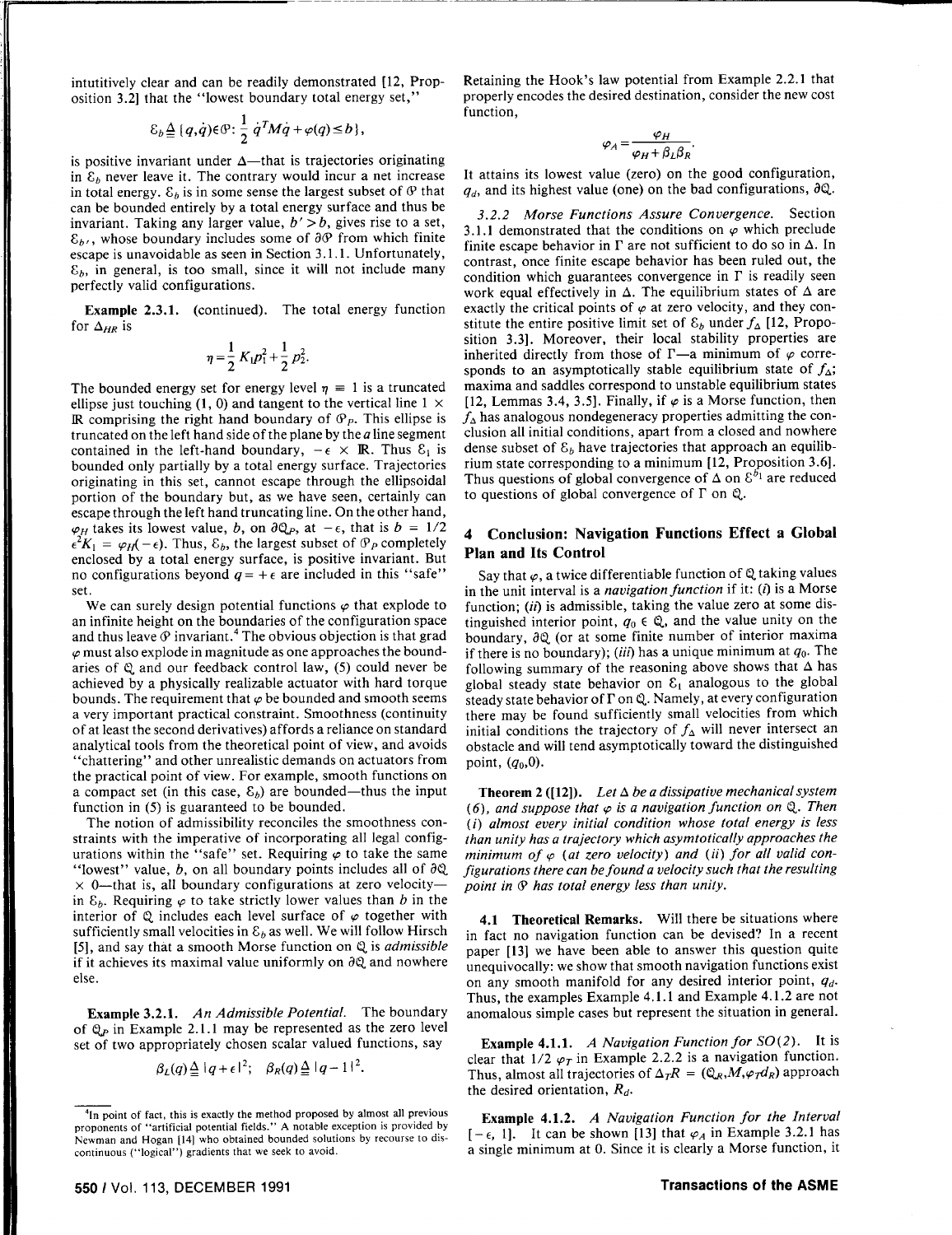now follows that almost all trajectories of  $\Delta_A R = (\mathbb{Q}_P, M, \varphi_A, d_R)$ approach this desired configuration.

How hard is it to actually construct navigation functions? The sequel [10] will present more useful extensions of the special examples,  $\varphi_T$  and  $\varphi_A$ , above. While there are no general constructive results presently available, the invariance of the navigation properties under change of coordinates provides a useful hint of how to extend solutions in simple cases to obtain navigation functions in more complex settings [15].

4.2 Practical Remarks. It seems worth sketching how to obtain feedback controllers, (5), that respect torque limits from a navigation function,  $\tilde{\varphi}$ . Suppose that the actuators are capable of delivering torques whose magnitude does not exceed the bound  $U<\infty$ . Let G denote the least upper bound of  $\parallel$ grad  $\tilde{\varphi}$  over Q. Assume for the sake of concreteness that a Rayleigh dissipative field Example 2.3.1 will be used and denote its (induced operator) norm  $K$ . Let the inverse inertia tensor,  $M^{-1}(q)$ , have an (induced operator) norm that is bounded by the constant  $1/M_0$  over all the configuration space. Now take in (5) the wrench associated with  $\tilde{\varphi} = c\varphi$ , where c is a constant scalar "gain" to be determined as follows. Assuming all initial conditions are chosen within  $\mathcal{E}_c^{\,5}$  it follows that all trajectories have total energy less than c, hence,  $\|q\|^2 \le c/M_0$ , thus we require that  $U > cG + K(c/M_0)^2$ , guaranteed by

$$
c \leq \frac{(K^2 + 4M_0GU)^{1/2} - K}{2GM_0^{1/2}}.
$$

This represents a very conservative strategy, of course, and it would be useful to develop more theoretical insight into the nature of the transient response of  $\Delta$ .

Now suppose that no contact with the configuration space boundaries is required. In particular, suppose we require that the clearance from the boundary be greater than some distance which it has been ascertained holds at all configurations,  $q$ , with the property  $\varphi(q) < \varphi_0 < 1$ . Then choosing a "speed limit,"  $\kappa_0$ —the maximal allowable initial kinetic energy—such that c  $= \kappa_0/(1-\varphi_0)$  satisfies the previous inequality guarantees that all trajectories originating in  $\varepsilon_c$  will remain the specified distance away from the boundaries and will not require excessive torques to do so. If contact with the boundaries is required then choose  $\kappa_0 = 0$  and repeat the same argument.

4.3 Programmatic Remarks. Presumably, one important attribute of an "intelligent machine" is its *autonomy*—the

<sup>5</sup>It should be understood in this discussion that  $\delta_c$  and all further references to total energy involve the scalar function  $1/2 \dot{q}^{T}M(q)q + \tilde{\varphi}(q)$ .

ability to perform a task successfully without intervention from some higher level supervisor. Having once encoded a goal in terms of the steady state behavior of some dynamical system, a reasonable measure of the machine's autonomy is the relative size in state space of initial conditions that result in the desired steady state. From this point of view, the navigation function represents a design principle that bestows the most autonomy possible upon a mechanical system commanded to perform a task that can be encoded as a setpoint problem in the face of configuration constraints.

#### **References**

1 Abraham, Ralph, and Marsden, Jerrold, E., Foundations of Mechanics. Benjamin/Cummings, Reading, MA, 1978.

2 Bhatia, N. P., and Szegö, G. P., Dynamical Systems: Stability Theory and Applications, Springer-Verlag, Berlin, 1967.

3 Bühler, M., Koditschek, D. E., and Kindlmann, P. J., "Planning and Control of Robotic Juggling Tasks," H. Miura and S. Arimoto, ed. Fifth *International Symposium on Robotics Research*, MIT Press, 1990, pp. 321-332.<br>4 Bühler, M., Koditschek, D. E., and Kindlmann, P. J., "A Family of

Robot Control Strategies for Intermittent Dynamical Environments. IEEE Control Systems Magazine, Vol. 10, Feb. 1990, pp. 16-22.

S Hirsch, Morris W., *Differential Topology*, Springer-Verlag, NY, 1976.<br>6 Hogan, Neville, "Impedance Control: An Approach to Manipulation, ASME JOURNAL OF DYNAMICS SYSTEMS, MEASUREMENT, AND CONTROL, Vol. 107, Mar. 1985, pp. 1-7.

7 Khatib, Oussama, "Real Time Obstacle Avoidance for Manipulators and Mobile Robots," The International Journal of Robotics Research, Vol. 5(1), Spring, 1986, pp. 90-99.

8 Koditschek, Daniel E., "Natural Motion for Robot Arms," In IEEE Proceedings 23rd Conference on Decision and Control, Las Vegas, Dec. 1984, pp. 733-735.

9 Koditschek, Daniel E., "Automatic Planning and Control of Robot Natural Motion via Feedback," Kumpati S. Narendra, ed., Adaptive and Learning Systems: Theory and Applications, Plenum, 1986, pp. 389-402.

10 Koditschek, Daniel E., "Applications of Natural Motion Control," ASME JOURNAL OF DYNAMICS SYSTEMS, MEASUREMENT AND CONTROL, Vol. 113, No. 4, pp. 552-557.

11 Koditschek, Daniel E., "Robot Planning and Control via Potential Func-' O. Khatib, J. Craig, and T. Lozano-Pérez, eds., The Robotics Review, tions. MIT Press, 1989, pp. 349-368.

12 Koditschek, Daniel E., "The Application of Total Energy as a Lyapunov Function for Mechanical Control Systems," J. Marsden, Krishnaprasad, and J. Simo, eds., Control Theory and Multibody Systems, Vol. 97, AMS Series in Contemporary Mathematics, 1989, pp. 131-158.

13 Koditschek, Daniel E., and Rimon, Elon, "Robot Navigation Functions on Manifolds with Boundary," Advances in Applied Mathematics, Vol. 11, 1990, pp. 412-442.

14 Newman, W. S., and Hogan, N., "High Speed Robot Control and Obstacle<br>Avoidance Using Dynamic Potential Functions," Proc. IEEE International Con-

Ference on Robotics and Automation, IEEE, Raleigh, NC, 1987, pp. 14-24.<br>15 Rimon, E., and Koditschek, D. E., "The Construction of Analytic Diffeomorphisms for Exact Robot Navigation on Star Worlds," Transactions of

the American Mathematical Society, Vol. 327, No. 1, Sept. 1991, pp. 71-116. 16 Takegaki, Morikazu, and Arimoto, Suguru, "A New Feedback Method for Dynamic Control of Manipulators," ASME JOURNAL OF DYNAMICS SYSTEMS, MEASUREMENT, AND CONTROL, Vol. 102, 1981, pp. 119-125.

17 Thompson, Sir W., and Tait, P. G., Treatise on Natural Philosophy, University of Cambridge Press, 1886, Cambridge.